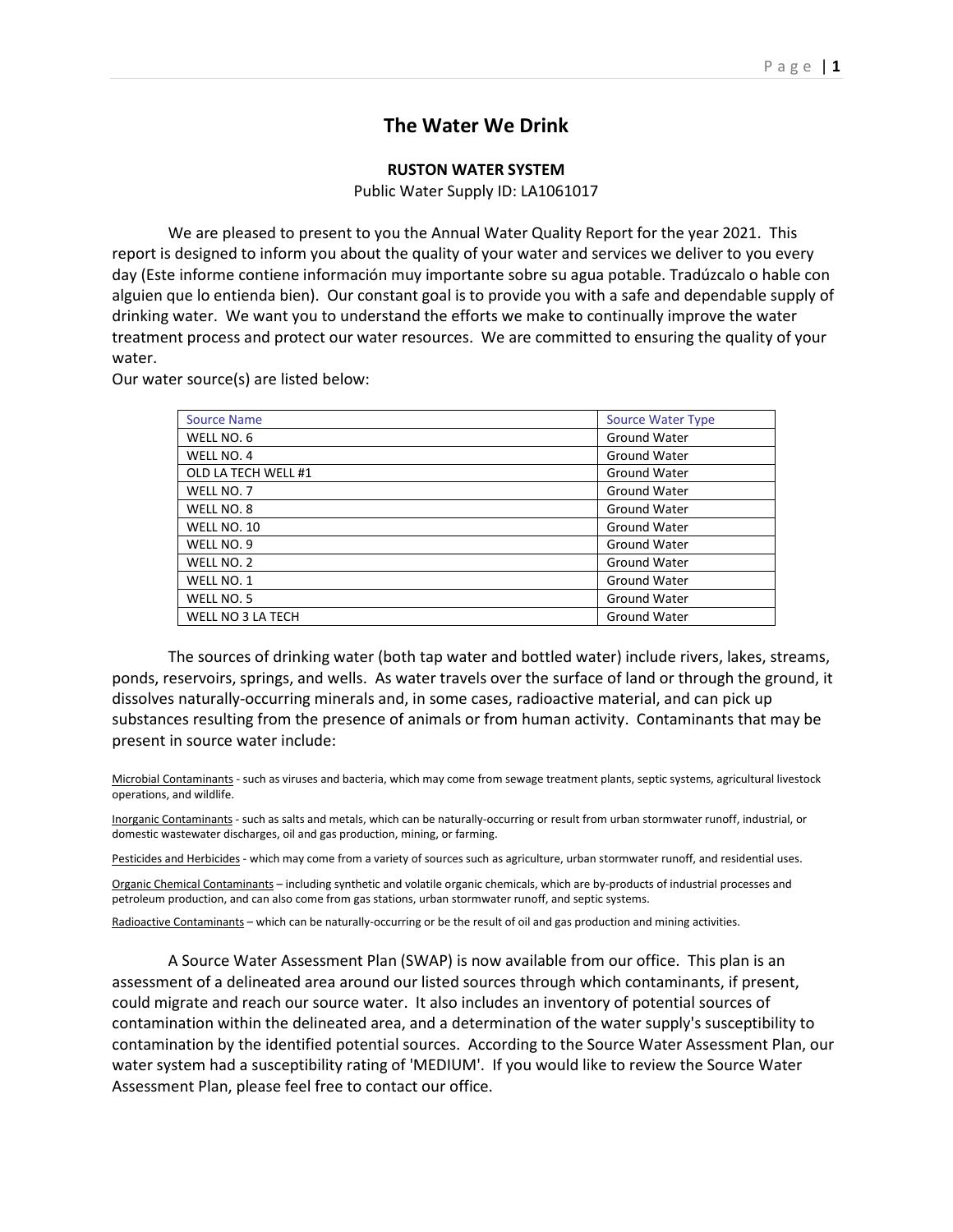In order to ensure that tap water is safe to drink, EPA prescribes regulations which limit the amount of certain contaminants in water provided by public water systems. Food and Drug Administration regulations establish limits for contaminants in bottled water which must provide the same protection for public health. We want our valued customers to be informed about their water utility. If you have any questions about this report, want to attend any scheduled meetings, or simply want to learn more about your drinking water, please contact RONNY WALKER at 318-251-8633.

If present, elevated levels of lead can cause serious health problems, especially for pregnant women and young children. Lead in drinking water is primarily from materials and components associated with service lines and home plumbing. RUSTON WATER SYSTEM is responsible for providing high quality drinking water, but cannot control the variety of materials used in plumbing components. When your water has been sitting for several hours, you can minimize the potential for lead exposure by flushing your tap for 30 seconds to 2 minutes before using water for drinking or cooking. If you are concerned about lead in your water, you may wish to have your water tested. Information on lead in drinking water, testing methods, and steps you can take to minimize exposure is available from the Safe Drinking Water Hotline or at [http://www.epa.gov/safewater/lead.](http://www.epa.gov/safewater/lead)

The Louisiana Department of Health routinely monitors for constituents in your drinking water according to Federal and State laws. The tables that follow show the results of our monitoring during the period of January 1st to December 31st, 2021. Drinking water, including bottled water, may reasonably be expected to contain at least small amounts of some contaminants. The presence of contaminants does not necessarily indicate that water poses a health risk.

In the tables below, you will find many terms and abbreviations you might not be familiar with. To help you better understand these terms, we've provided the following definitions:

Parts per million (ppm) or Milligrams per liter (mg/L) – one part per million corresponds to one minute in two years or a single penny in \$10,000.

Parts per billion (ppb) or Micrograms per liter (ug/L) – one part per billion corresponds to one minute in 2,000 years, or a single penny in \$10,000,000.

Picocuries per liter (pCi/L) - picocuries per liter is a measure of the radioactivity in water.

Treatment Technique (TT) – an enforceable procedure or level of technological performance which public water systems must follow to ensure control of a contaminant.

Action level (AL) – the concentration of a contaminant that, if exceeded, triggers treatment or other requirements that a water system must follow.

Maximum contaminant level (MCL) – the "Maximum Allowed" MCL is the highest level of a contaminant that is allowed in drinking water. MCL's are set as close to the MCLG's as feasible using the best available treatment technology.

Maximum contaminant level goal (MCLG) – the "Goal" is the level of a contaminant in drinking water below which there is no known or expected risk to human health. MCLG's allow for a margin of safety.

Maximum residual disinfectant level (MRDL) – The highest level of a disinfectant allowed in drinking water. There is convincing evidence that addition of a disinfectant is necessary for control of microbial contaminants.

Maximum residual disinfectant level goal (MRDLG) – The level of a drinking water disinfectant below which there is no known or expected risk to health. MRDLGs do not reflect the benefits of the use of disinfectants to control microbial contaminants.

Level 1 assessment - A study of the water system to identify potential problems and determine (if possible) why total coliform bacteria have been found in our water system.

Level 2 Assessment - A very detailed study of the water system to identify potential problems and determine (if possible) why an E. coli MCL violation has occurred and/or why total coliform bacteria have been found in our water system on multiple occasions.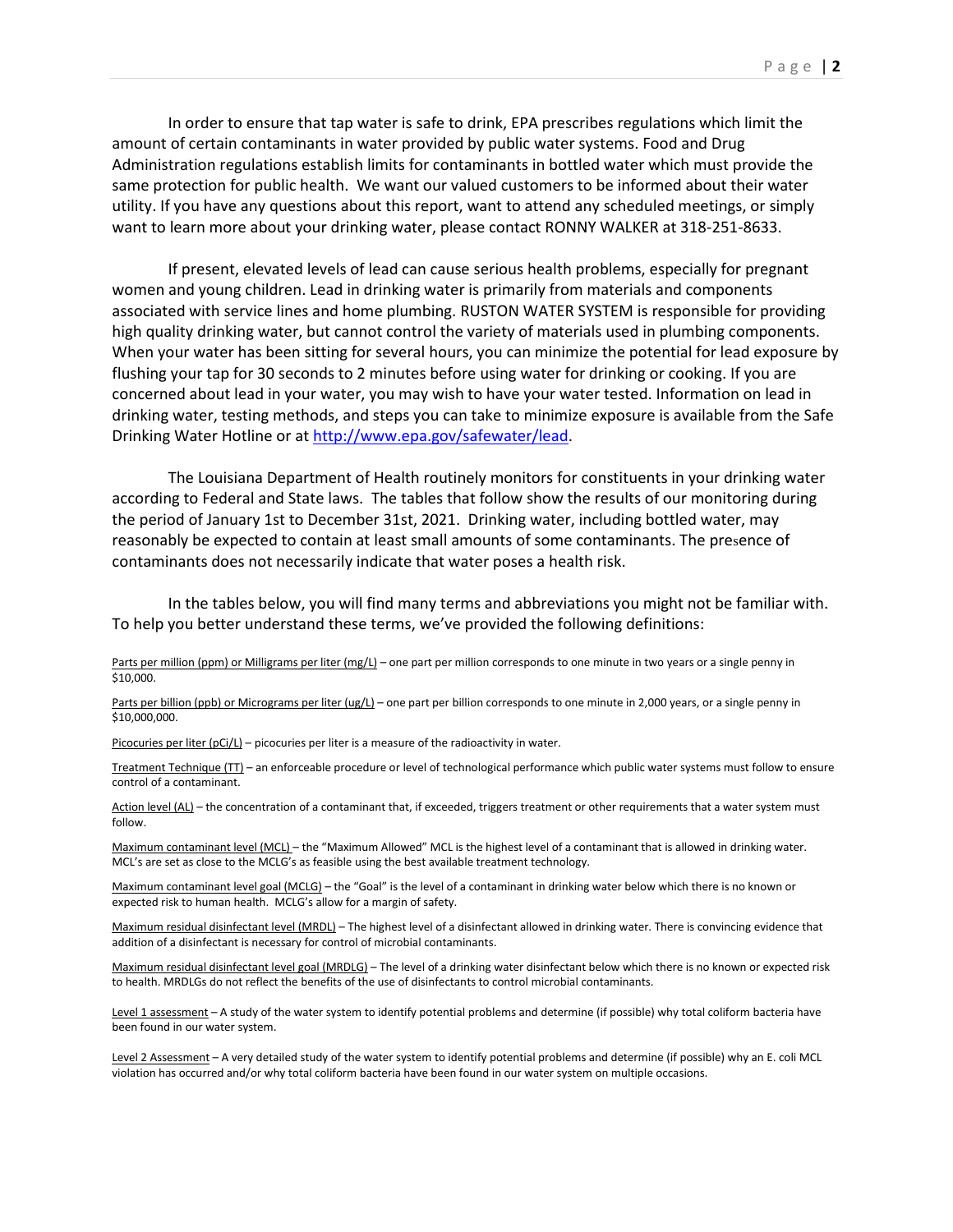During the period covered by this report we had the below noted violations.

| <b>Compliance Period</b>                            | Analyte | Type |
|-----------------------------------------------------|---------|------|
| No Violations Occurred in the Calendar Year of 2021 |         |      |

Our water system tested a minimum of 25 samples per month in accordance with the Total Coliform Rule for microbiological contaminants. With the microbiological samples collected, the water system collects disinfectant residuals to ensure control of microbial growth.

| <b>Disinfectant</b> | Date | <b>HighestRAA</b> | Unit | Range        | <b>MRDL</b> | <b>MRDLG</b>             | <b>Typical Source</b>                    |
|---------------------|------|-------------------|------|--------------|-------------|--------------------------|------------------------------------------|
| CHLORINE            | 2021 | <b>.</b>          | ppm  | $0.03 - 3.4$ | 4           | $\overline{\phantom{a}}$ | Water additive used to control microbes. |

In the tables below, we have shown the regulated contaminants that were detected. Chemical Sampling of our drinking water may not be required on an annual basis; therefore, information provided in this table refers back to the latest year of chemical sampling results. To determine compliance with the primary drinking water standards, the treated water is monitored when a contaminant is elevated in the source water.

| <b>Source Water Regulated</b> | Collection  | Highest | Range       | Unit | <b>MCL</b> | <b>MCLG</b> | <b>Typical Source</b>                                                                                                           |
|-------------------------------|-------------|---------|-------------|------|------------|-------------|---------------------------------------------------------------------------------------------------------------------------------|
| Contaminants                  | <b>Date</b> | Value   |             |      |            |             |                                                                                                                                 |
| <b>BARIUM</b>                 | 6/22/2020   | 0.01    | $0 - 0.01$  | ppm  |            |             | Discharge of drilling wastes; Discharge from<br>metal refineries; Erosion of natural deposits                                   |
| <b>DALAPON</b>                | 12/8/2020   | 2.8     | $0 - 2.8$   | ppb  | 200        | 200         | Runoff from herbicide used on rights of way                                                                                     |
| <b>FLUORIDE</b>               | 12/8/2020   | 0.2     | $0.1 - 0.2$ | ppm  | 4          | 4           | Erosion of natural deposits; Water additive<br>which promotes strong teeth; Discharge from<br>fertilizer and aluminum factories |

| <b>Treated Water Regulated</b><br><b>Contaminants</b> | Collection<br>Date | Highest<br>Value | Range     | Unit | <b>MCL</b> | <b>MCLG</b> | <b>Typical Source</b>                                                                             |
|-------------------------------------------------------|--------------------|------------------|-----------|------|------------|-------------|---------------------------------------------------------------------------------------------------|
| NITRATE-NITRITE                                       | 12/28/202          | 0.4              | $0 - 0.4$ | ppm  | 10         | 10          | Runoff from fertilizer use; Leaching from<br>septic tanks, sewage; Erosion of natural<br>deposits |

| Source Water Radiological<br><b>Contaminants</b> | Collection<br><b>Date</b> | <b>Highest</b><br>Value | Range        | Unit  | <b>MCL</b> | <b>MCLG</b> | <b>Typical Source</b>                                                                                                                                                                                                     |  |
|--------------------------------------------------|---------------------------|-------------------------|--------------|-------|------------|-------------|---------------------------------------------------------------------------------------------------------------------------------------------------------------------------------------------------------------------------|--|
| <b>COMBINED RADIUM (-226</b><br>$& -228$         | 6/22/2020                 | 0.529                   | - 0<br>0.529 | pCi/l |            | O           | Erosion of natural deposits                                                                                                                                                                                               |  |
| <b>GROSS BETA PARTICLE</b><br><b>ACTIVITY</b>    | 1/13/2020                 | 1.57                    | $0 - 1.57$   | pCi/l | 50         | 0           | Decay of natural and man-made deposits.<br>Note: The gross beta particle activity MCL is<br>4 millirems/year annual dose equivalent to<br>the total body or any internal organ. 50<br>pCi/L is used as a screening level. |  |

| <b>Treated Water</b><br><b>Radiological Contaminants</b>    | Collection<br>Date | <b>Highest</b><br>Value | Range | Unit | <b>MCL</b> | <b>MCLG</b> | <b>Typical Source</b> |  |
|-------------------------------------------------------------|--------------------|-------------------------|-------|------|------------|-------------|-----------------------|--|
| No Detected Results were Found in the Calendar Year of 2021 |                    |                         |       |      |            |             |                       |  |

| Lead and |      | 90TH       |       | . .  | $\mathbf{v}$ | <b>Sites</b> | -              |
|----------|------|------------|-------|------|--------------|--------------|----------------|
| Copper   | Date | Percentile | Range | Unit | <b>AL</b>    | Over AL      | Typical Source |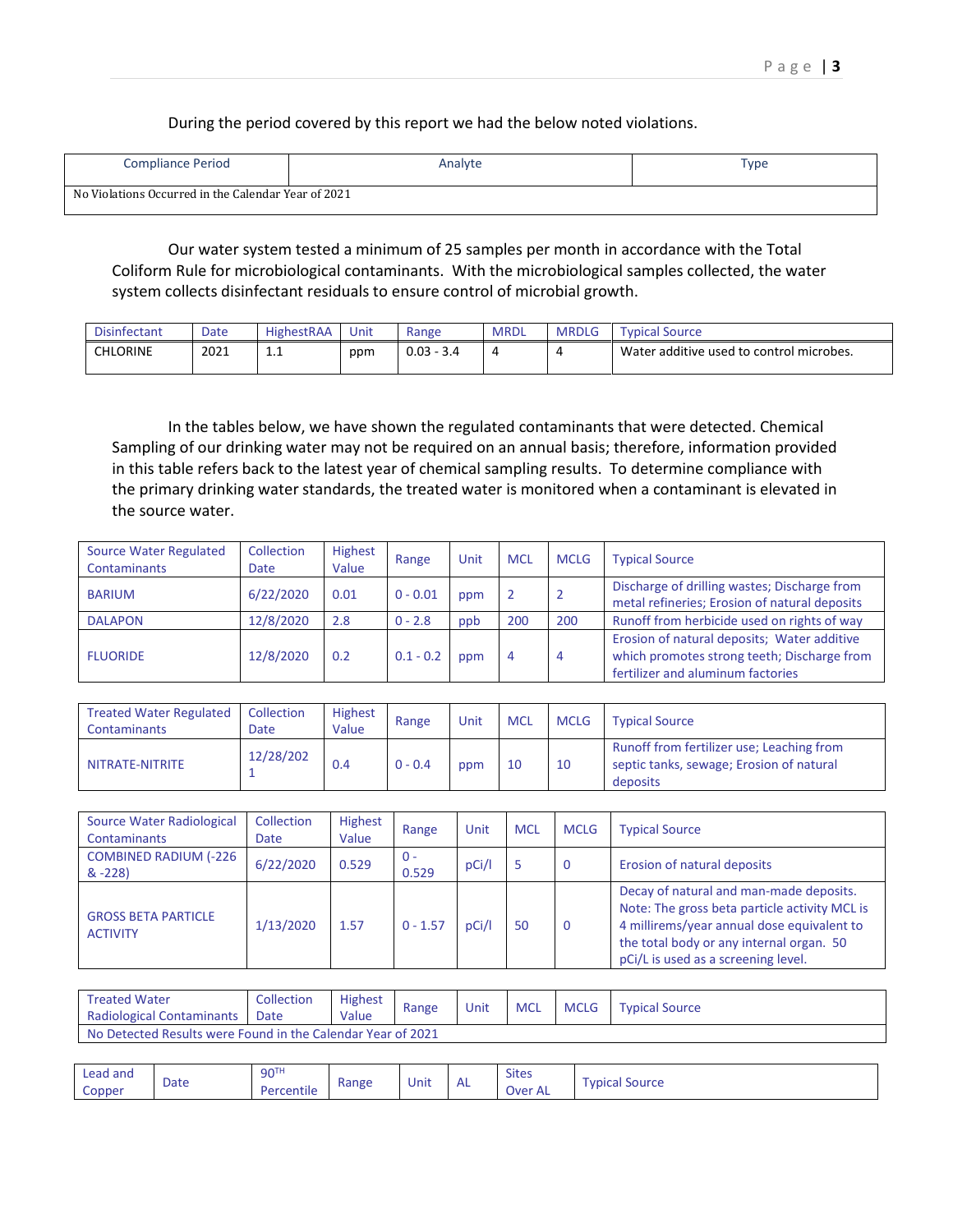| COPPER,<br><b>FREE</b> | 2017 - 2019 | 0.2 | $0 - 0.3$ | ppm | 1.3 | Corrosion of household plumbing systems;<br>Erosion of natural deposits; Leaching from wood<br>preservatives |
|------------------------|-------------|-----|-----------|-----|-----|--------------------------------------------------------------------------------------------------------------|
| LEAD                   | 2017 - 2019 |     | $0 - 9$   | ppb | 15  | Corrosion of household plumbing systems;<br>Erosion of natural deposits                                      |

| <b>Disinfection</b><br><b>Byproducts</b> | Sample Point                                   | Period | <b>Highest</b><br><b>LRAA</b> | Range            | Unit | <b>MCL</b> | <b>MCLG</b> | <b>Typical Source</b>                        |
|------------------------------------------|------------------------------------------------|--------|-------------------------------|------------------|------|------------|-------------|----------------------------------------------|
| TOTAL HALOACETIC<br>ACIDS (HAA5)         | 3600 ST. TRENTON STREET                        | 2021   | 2                             | $0 - 2.5$        | ppb  | 60         | $\Omega$    | By-product of drinking<br>water disinfection |
| TOTAL HALOACETIC<br>ACIDS (HAA5)         | <b>BARRETT SPRINGS AND</b><br><b>LAKEVIEW</b>  | 2021   | 8                             | $5.8 -$<br>8.8   | ppb  | 60         | $\Omega$    | By-product of drinking<br>water disinfection |
| TOTAL HALOACETIC<br>ACIDS (HAA5)         | MINDEN ST AND CAROLINA ST                      | 2021   | 7                             | $2.3 -$<br>8.6   | ppb  | 60         | $\Omega$    | By-product of drinking<br>water disinfection |
| TOTAL HALOACETIC<br>ACIDS (HAA5)         | <b>SANTIAM RD &amp; MCDONALD</b><br><b>AVE</b> | 2021   | 4                             | $3.7 -$<br>4.5   | ppb  | 60         | $\Omega$    | By-product of drinking<br>water disinfection |
| <b>TTHM</b>                              | 3600 ST. TRENTON STREET                        | 2021   | 3                             | $2.4 -$<br>2.6   | ppb  | 80         | $\Omega$    | By-product of drinking<br>water chlorination |
| <b>TTHM</b>                              | <b>BARRETT SPRINGS AND</b><br><b>LAKEVIEW</b>  | 2021   | 25                            | $20.6 -$<br>27.4 | ppb  | 80         | $\Omega$    | By-product of drinking<br>water chlorination |
| <b>TTHM</b>                              | MINDEN ST AND CAROLINA ST                      | 2021   | 17                            | $3.7 -$<br>25.3  | ppb  | 80         | $\Omega$    | By-product of drinking<br>water chlorination |
| <b>TTHM</b>                              | <b>SANTIAM RD &amp; MCDONALD</b><br><b>AVE</b> | 2021   | 14                            | $7.3 -$<br>21.2  | ppb  | 80         | $\Omega$    | By-product of drinking<br>water chlorination |

| <b>Source Secondary</b><br><b>Contaminants</b> | <b>Collection Date</b> | <b>Highest Value</b> | Range         | Unit      | <b>SMCL</b> |
|------------------------------------------------|------------------------|----------------------|---------------|-----------|-------------|
| ALUMINUM                                       | 6/22/2020              | 0.025                | $0 - 0.025$   | MG/L      | 0.2         |
| <b>CHLORIDE</b>                                | 1/13/2020              | 32                   | $0 - 32$      | MG/L      | 250         |
| <b>IRON</b>                                    | 6/22/2020              | 0.28                 | $0 - 0.28$    | MG/L      | 0.3         |
| <b>MANGANESE</b>                               | 6/22/2020              | 0.005                | $0 - 0.005$   | MG/L      | 0.05        |
| PH                                             | 1/13/2020              | 8.45                 | $5.96 - 8.45$ | <b>PH</b> | 8.5         |
| <b>SILVER</b>                                  | 12/8/2020              | 0.041                | $0 - 0.041$   | MG/L      | 0.1         |
| <b>SULFATE</b>                                 | 6/22/2020              | 15.4                 | $5 - 15.4$    | MG/L      | 250         |

| <b>Treated Secondary</b><br>Contaminants                    | <b>Collection Date</b> | <b>Highest Value</b> | Range | Unit | <b>SMCL</b> |
|-------------------------------------------------------------|------------------------|----------------------|-------|------|-------------|
| No Detected Results were Found in the Calendar Year of 2021 |                        |                      |       |      |             |

+++++++++++++++Environmental Protection Agency Required Health Effects Language+++++++++++++++ Some people may be more vulnerable to contaminants in drinking water than the general population. Immuno-compromised persons such as persons with cancer undergoing chemotherapy, persons who have undergone organ transplants, people with HIV/AIDS or other immune system disorders, some elderly, and infants can be particularly at risk from infections. These people should seek advice about drinking water from their health care providers. EPA/CDC guidelines on appropriate means to lessen the risk of infection by Cryptosporidium and other microbial contaminants are available from the Safe Drinking Water Hotline (800–426–4791).